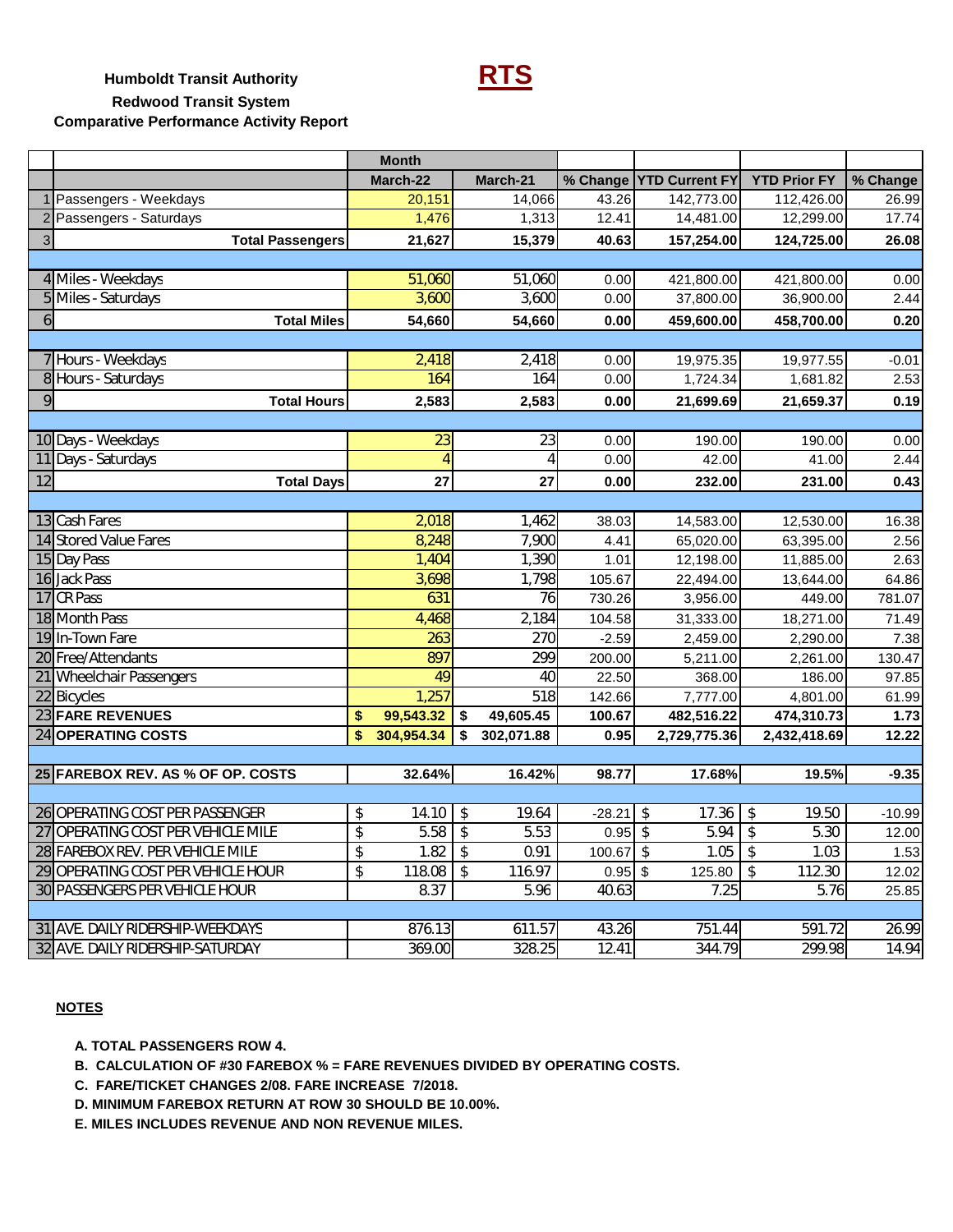# **Humboldt Transit Authority Redwood Transit System Profit & Loss Budget Performance**

| <b>March 2022</b>                           |               |               |             |                  |                   |             |                      |  |  |  |
|---------------------------------------------|---------------|---------------|-------------|------------------|-------------------|-------------|----------------------|--|--|--|
|                                             | <b>Mar 22</b> | <b>Budget</b> | % of Budget | Jul '21 - Mar 22 | <b>YTD Budget</b> | % of Budget | <b>Annual Budget</b> |  |  |  |
| <b>Ordinary Income/Expense</b>              |               |               |             |                  |                   |             |                      |  |  |  |
| <b>Income</b>                               |               |               |             |                  |                   |             |                      |  |  |  |
| <b>Operating Revenue</b>                    | 99,134.84     | 87.081.18     | 113.84%     | 482.271.99       | 783,730.46        | 61.54%      | 1,044,974.00         |  |  |  |
| <b>Non-operating Revenue</b>                | 139,642.83    | 169,784.25    | 82.25%      | 1,342,048.87     | 1,528,058.25      | 87.83%      | 2,037,411.00         |  |  |  |
| Total Income                                | 238,777.67    | 256,865.43    | 92.96%      | 1,824,320.86     | 2,311,788.71      | 78.91%      | 3,082,385.00         |  |  |  |
| <b>Gross Profit</b>                         | 238,777.67    | 256,865.43    | 92.96%      | 1,824,320.86     | 2,311,788.71      | 78.91%      | 3,082,385.00         |  |  |  |
| <b>Expense</b>                              |               |               |             |                  |                   |             |                      |  |  |  |
| 624 - Depreciation Expense                  | 95.684.32     | 0.00          | 100.0%      | 861,158.88       | 0.00              | 100.0%      | 0.00 <sub>1</sub>    |  |  |  |
| <b>Administration &amp; General</b>         | 75,978.07     | 48,025.84     | 158.2%      | 783,312.35       | 432,232.48        | 181.23%     | 576,310.00           |  |  |  |
| <b>Maintenance</b>                          | 119,037.03    | 60,335.93     | 197.29%     | 862,381.04       | 543,023.21        | 158.81%     | 724,031.00           |  |  |  |
| <b>Operations</b>                           | 16,380.16     | 28,774.43     | 56.93%      | 143,525.59       | 258,969.71        | 55.42%      | 345,293.00           |  |  |  |
| <b>Payroll Expenses</b>                     | 93,668.31     | 119,729.27    | 78.23%      | 935,501.28       | 1,077,563.19      | 86.82%      | 1,436,751.00         |  |  |  |
| <b>Total Expense</b>                        | 400,747.89    | 256,865.47    | 156.02%     | 3,585,879.14     | 2,311,788.59      | 155.11%     | 3,082,385.00         |  |  |  |
| <b>Net Ordinary Income</b>                  | $-161,970.22$ |               |             |                  |                   |             |                      |  |  |  |
| <b>Total Expense</b>                        | 400,747.89    |               |             | 3,585,879.14     |                   |             |                      |  |  |  |
| <b>Depreciation</b>                         | 95,684.32     |               |             | 861,158.88       |                   |             |                      |  |  |  |
| <b>Expenses Less Depreciation</b>           | 305,063.57    |               |             | 2,724,720.26     |                   |             |                      |  |  |  |
| <b>Net Income Less Depreciation Expense</b> | (66, 285.90)  |               |             | (900, 399.40)    |                   |             |                      |  |  |  |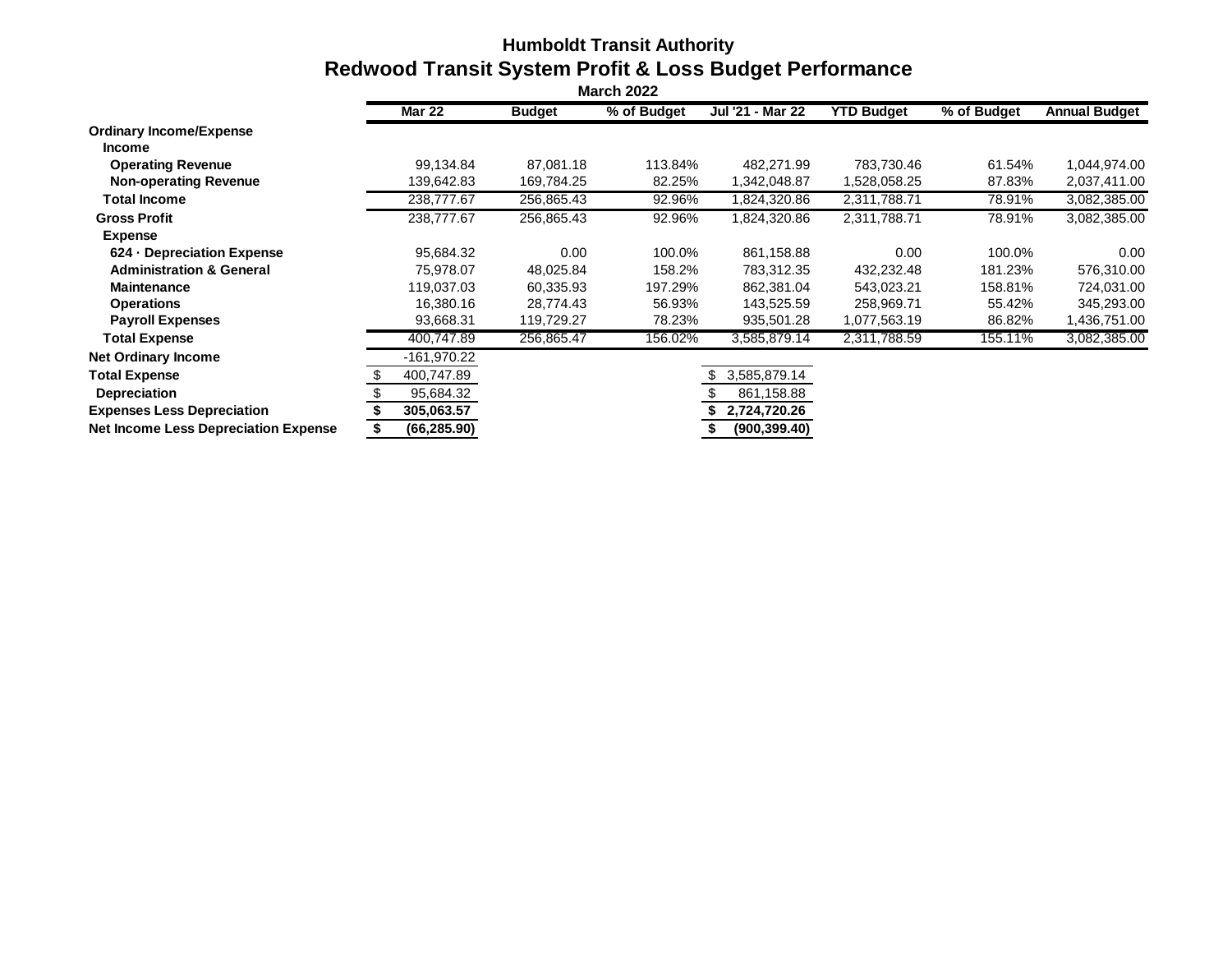

# **Humboldt Transit Authority ETS**

**Eureka Transit System**

**Comparative Performance Activity Report**

|    |                                    | <b>Month</b>     |                  |          |                         |                     |          |
|----|------------------------------------|------------------|------------------|----------|-------------------------|---------------------|----------|
|    |                                    | March-22         | March-21         |          | % Change YTD Current FY | <b>YTD Prior FY</b> | % Change |
|    | 1 Passengers - Weekdays            | 9,175            | 6,670            | 37.56    | 72,252                  | 55,664              | 29.80    |
|    | 2 Passengers - Saturday            | 531              | 729              | $-27.16$ | 6,769                   | 6,379               | 6.11     |
| 3  | <b>Total Passengers</b>            | 9,706            | 7,399            | 31.18    | 79,021                  | 62,043              | 27.36    |
|    |                                    |                  |                  |          |                         |                     |          |
|    | 4 Miles - Weekdays                 | 9.430            | 7,790            | 21.05    | 85,296                  | 76,260              | 11.85    |
|    | 5 Miles - Saturdays                | 1,016            | 1,270            | $-20.00$ | 9,338                   | 10,668              | $-12.47$ |
| 6  | <b>Total Miles</b>                 | 10,446           | 9,060            | 15.30    | 94,634                  | 86,928              | 8.86     |
|    |                                    |                  |                  |          |                         |                     |          |
|    | 7 Hours - Weekdays                 | 872              | 720              | 21.05    | 7,998                   | 7,049               | 13.46    |
|    | 8 Hours - Saturdays/Holidays       | 89               | 112              | $-20.00$ | 837                     | 939                 | $-10.83$ |
| 9  | <b>Total Hours</b>                 | 961              | 832              | 15.54    | 8,835                   | 7,988               | 10.61    |
|    |                                    |                  |                  |          |                         |                     |          |
|    | 10 Days - Weekdays                 | $\overline{23}$  | 19               | 21.05    | 190                     | 186                 | 2.15     |
|    | 11 Days - Saturdays/Holidays       | $\overline{4}$   | 5                | $-20.00$ | 42                      | 42                  | 0.00     |
| 12 | <b>Total Days</b>                  | 27               | 24               | 12.50    | 232                     | 228                 | 1.75     |
|    |                                    |                  |                  |          |                         |                     |          |
|    | 13 Cash Fares                      | 1,208            | 1,109            | 8.93     | 9,937                   | 9,144               | 8.67     |
|    | 14 Stored Value Fares              | 4,802            | 4,109            | 16.87    | 40,686                  | 33,694              | 20.75    |
|    | 15 Day Pass                        | 541              | 479              | 12.94    | 4,444                   | 3,811               | 16.61    |
|    | 16 Jack Pass                       | 434              | 253              | 71.54    | 3,678                   | 2,097               | 75.39    |
|    | 17 Month Pass                      | 2,303            | 1,345            | 71.23    | 17,751                  | 12,631              | 40.54    |
|    | 19 Free/Attendants                 | 418              | 104              | 301.92   | 2,068                   | 973                 | 112.54   |
|    | 20 Wheelchair Passengers           | 37               | 59               | $-37.29$ | 171                     | 153                 | 11.76    |
|    | 21 FARE REVENUES                   | \$<br>40,977.25  | \$<br>12,181.61  | 236.39   | 196,757.30<br>\$        | 105,769.20<br>\$    | 86.03    |
|    | 22 OPERATING COSTS                 | \$<br>127,210.06 | \$<br>117,788.37 |          | 8.00 \$1,171,574.43     | \$<br>965,581.47    | 21.33    |
|    |                                    |                  |                  |          |                         |                     |          |
|    | 23 FAREBOX REV. AS % OF OP. COSTS  | 32.21%           | 10.34%           | 211.47   | 16.79%                  | 10.95%              | 53.32    |
|    |                                    |                  |                  |          |                         |                     |          |
|    | 24 OPERATING COST PER PASSENGER    | \$<br>13.11      | \$<br>15.92      | $-17.67$ | \$<br>14.83             | \$<br>15.56         | $-4.74$  |
|    | 25 OPERATING COST PER VEHICLE MILE | \$<br>12.18      | \$<br>13.00      | $-6.33$  | 12.38<br>\$             | \$<br>11.11         | 11.45    |
|    | 26 FAREBOX REV. PER VEHICLE MILE   | \$<br>3.92       | \$<br>1.34       | 191.75   | 2.08<br>\$              | 1.22<br>\$          | 70.88    |
|    | 27 OPERATING COST PER VEHICLE HOUR | \$<br>132.36     | \$<br>141.60     | $-6.52$  | \$<br>132.60            | \$<br>120.88        | 9.70     |
|    | 28 PASSENGERS PER VEHICLE HOUR     | 10.10            | 8.89             | 13.54    | 8.94                    | 7.77                | 15.15    |
|    |                                    |                  |                  |          |                         |                     |          |
|    | 29 AVE. DAILY RIDERSHIP-WEEKDAYS   | 398.91           | 351.05           | 13.63    | 380.27                  | 299.27              | 27.07    |
|    | 30 AVE. DAILY RIDERSHIP-SATURDAY   | 132.75           | 145.80           | $-8.95$  | 161.17                  | 151.88              | 6.11     |

### **NOTES**

 **A. TOTAL PASSENGERS ROW 3**

 **B. CALCULATION OF #25 FAREBOX % = FARE REVENUES DIVIDED BY OPERATING COSTS.**

 **C. FARE/TICKET CHANGES 2/08. FARE INCREASE 1/14.**

 **D. MINIMUM FAREBOX RETURN AT ROW 24 SHOULD BE 10%**

 **E. MILES INCLUDES REVENUE AND NON REVENUE MILES.**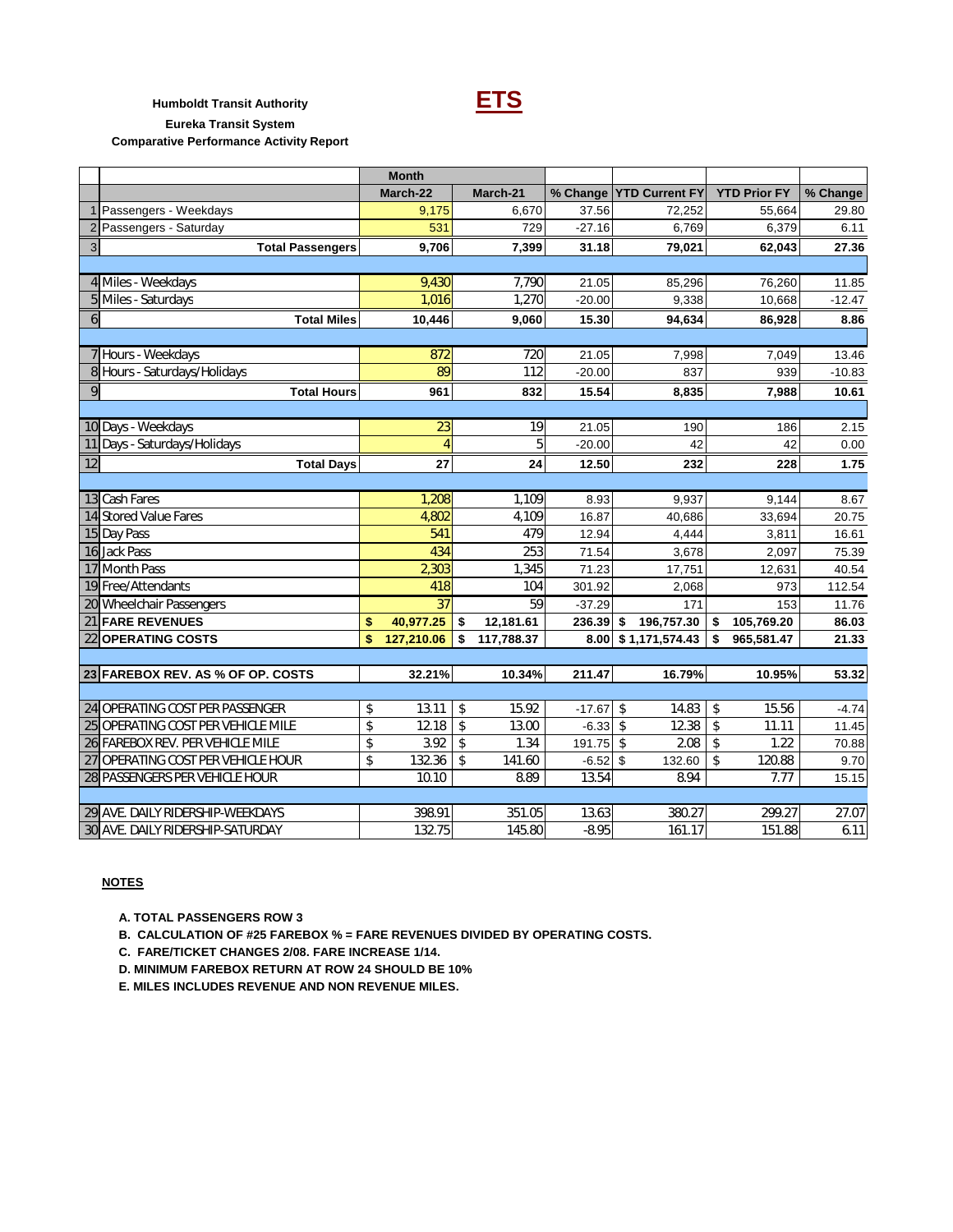# **Humboldt Transit Authority Eureka Transit System Profit & Loss Budget Performance**

|                                             | <b>Mar 22</b> | <b>Budget</b> | % of Budget | Jul '21 - Mar 22 | <b>YTD Budget</b> | % of Budget | <b>Annual Budget</b> |
|---------------------------------------------|---------------|---------------|-------------|------------------|-------------------|-------------|----------------------|
| <b>Ordinary Income/Expense</b>              |               |               |             |                  |                   |             |                      |
| <b>Income</b>                               |               |               |             |                  |                   |             |                      |
| <b>Operating Revenue</b>                    | 40,995.89     | 26,914.50     | 152.32%     | 196,832.54       | 242,230.50        | 81.26%      | 322,974.00           |
| <b>Non-operating Revenue</b>                | 52,848.93     | 77,777.86     | 67.95%      | 673,612.25       | 700,000.42        | 96.23%      | 933,334.00           |
| <b>Total Income</b>                         | 93,844.82     | 104,692.36    | 89.64%      | 870,444.79       | 942,230.92        | 92.38%      | ,256,308.00          |
| <b>Gross Profit</b>                         | 93,844.82     | 104,692.36    | 89.64%      | 870,444.79       | 942,230.92        | 92.38%      | 1,256,308.00         |
| <b>Expense</b>                              |               |               |             |                  |                   |             |                      |
| 624 - Depreciation Expense                  | 13,528.47     | 0.00          | 100.0%      | 121,756.23       | 0.00              | 100.0%      | 0.00                 |
| <b>Administration &amp; General</b>         | 32,944.43     | 20,887.66     | 157.72%     | 339,757.42       | 187,989.02        | 180.73%     | 250,652.00           |
| <b>Maintenance</b>                          | 45,597.97     | 27,613.84     | 165.13%     | 342,870.37       | 248,524.48        | 137.96%     | 331,366.00           |
| <b>Operations</b>                           | 4,657.75      | 6,280.00      | 74.17%      | 30.863.40        | 56,520.00         | 54.61%      | 75,360.00            |
| <b>Payroll Expenses</b>                     | 44,009.91     | 49,910.82     | 88.18%      | 455,376.60       | 449,197.54        | 101.38%     | 598,930.00           |
| <b>Total Expense</b>                        | 140,738.53    | 104,692.32    | 134.43%     | .290,624.02      | 942,231.04        | 136.98%     | ,256,308.00          |
| <b>Net Ordinary Income</b>                  | -46,893.71    |               |             |                  |                   |             |                      |
| <b>Total Expense</b>                        | 140,738.53    |               |             | ,290,624.02      |                   |             |                      |
| <b>Depreciation</b>                         | 13,528.47     |               |             | 121,756.23       |                   |             |                      |
| <b>Expenses Less Depreciation</b>           | 127,210.06    |               |             | 1,168,867.79     |                   |             |                      |
| <b>Net Income Less Depreciation Expense</b> | (33,365.24)   |               |             | (298, 423.00)    |                   |             |                      |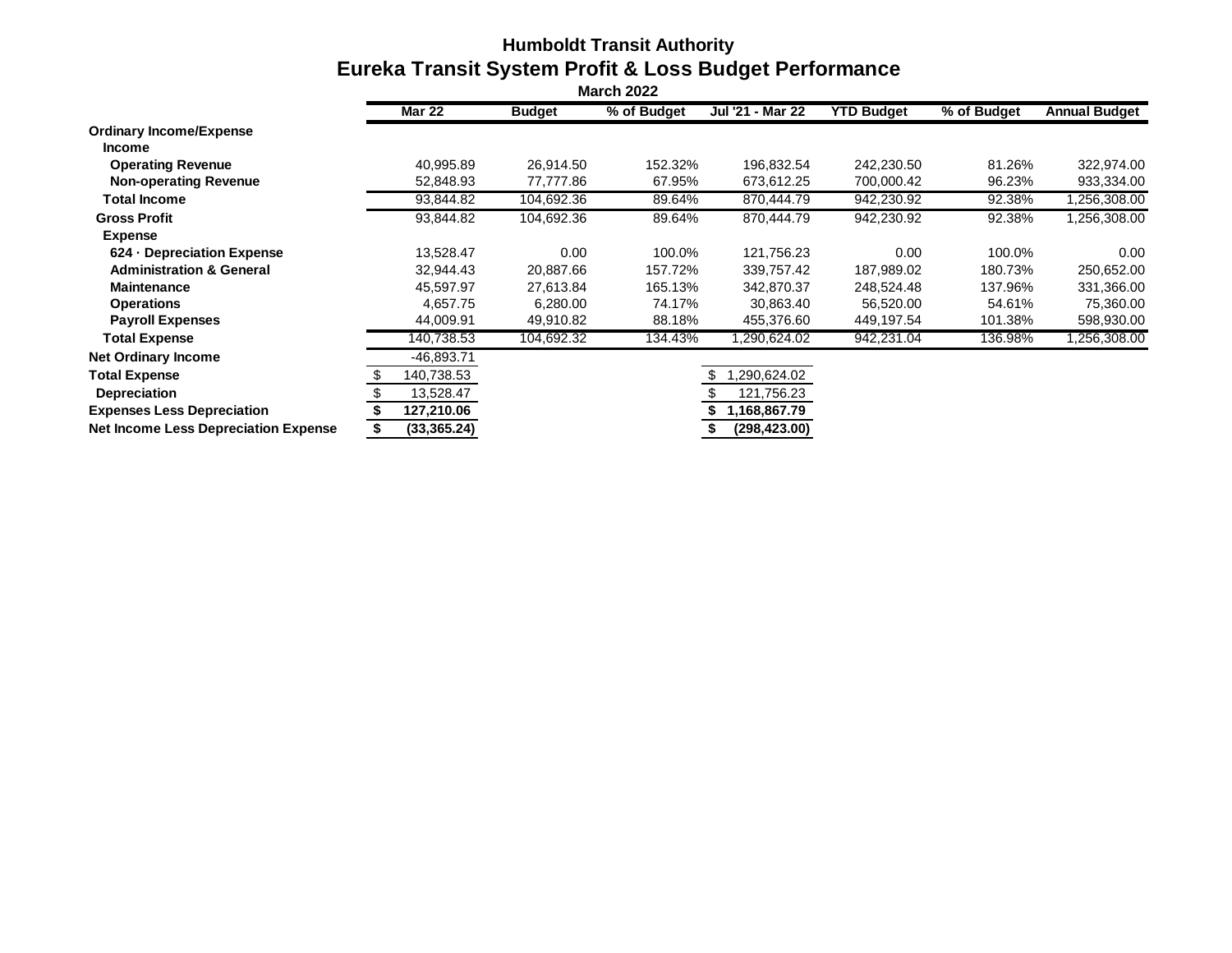**Humboldt Transit Authority SHI**

**Southern Humboldt - Intercity**

| <b>Comparative Performance Activity Report</b> |  |
|------------------------------------------------|--|
|------------------------------------------------|--|

|                |                                        | <b>Month</b>         |                    |                |          |                       |                     |          |
|----------------|----------------------------------------|----------------------|--------------------|----------------|----------|-----------------------|---------------------|----------|
|                |                                        | March-22             |                    | March-21       | % Change | <b>YTD Current FY</b> | <b>YTD Prior FY</b> | % Change |
|                | Passengers - Weekdays                  | 1,051                |                    | 690            | 52.32    | 8,517.00              | 6,823.00            | 24.83    |
| $\overline{2}$ | Passengers - Saturdays                 | 90                   |                    | 81             | 11.11    | 964.00                | 843.00              | 14.35    |
| 3              | <b>Total Passengers</b>                | 1,141                |                    | 771            | 47.99    | 9,647.00              | 7,788.00            | 23.87    |
|                |                                        |                      |                    |                |          |                       |                     |          |
|                | 4 Miles - Weekdays                     | 10,419               |                    | 10,419         | 0.00     | 86,070.00             | 86,070.00           | 0.00     |
| 5              | Miles - Saturdays                      | 1,812                |                    | 1,812          | 0.00     | 19,026.00             | 18,573.00           | 2.44     |
| $\overline{7}$ | <b>Total Miles</b>                     | 12,236               |                    | 12,238         | $-0.02$  | 120,792.98            | 107,679.87          | 12.18    |
|                |                                        |                      |                    |                |          |                       |                     |          |
|                | 8 Hours - Weekdays                     | 286                  |                    | 289            | $-1.04$  | 2,359.80              | 2,384.50            | $-1.04$  |
| 9              | Hours - Saturdays                      | 50                   |                    | 49             | 0.40     | 521.64                | 507.17              | 2.85     |
| 11             | <b>Total Hours</b>                     | 335                  |                    | 338            | $-0.83$  | 2,881.44              | 13,310.67           | $-78.35$ |
|                |                                        |                      |                    |                |          |                       |                     |          |
|                | 12 Days - Weekdays                     | 23                   |                    | 23             | 0.00     | 190.00                | 190.00              | 0.00     |
|                | 13 Days - Saturdays                    | $\overline{\Lambda}$ |                    | $\overline{A}$ | 0.00     | 42.00                 | 41.00               | 2.44     |
| 15             | <b>Total Days</b>                      | 12,258               |                    | 12,258         | 0.00     | 517.66                | 519.65              | $-0.38$  |
|                |                                        |                      |                    |                |          |                       |                     |          |
|                | 16 Cash Fares                          | 166                  |                    | 122            | 36.07    | 1,408.00              | 1,524.00            | $-7.61$  |
| 17             | <b>Stored Value Fares</b>              | 462                  |                    | 601            | $-23.13$ | 4,686.00              | 5,823.00            | $-19.53$ |
|                | 18 Month Pass                          | 470                  |                    | 32             | 1,368.75 | 2,984.00              | 158.00              | 1,788.61 |
|                | 19 Day (New 4/29)                      | 5                    |                    | $\overline{7}$ | $-28.57$ | 63.00                 | 39.00               | 61.54    |
|                | 20 Free/Attendants                     | 38                   |                    | 9              | 322.22   | 339.00                | 122.00              | 177.87   |
|                | 21 Wheelchair Passengers               | $\overline{2}$       |                    | $\overline{0}$ | 0.00     | 7.00                  | 4.00                | 75.00    |
|                | 22 Bicycles                            | 24                   |                    | 20             | 20.00    | 145.00                | 105.00              | 38.10    |
|                | 23 FARE REVENUES                       | \$<br>15,696.98      | \$                 | 3,036.87       | 416.88   | 148,354.71            | 34,187.51           | 333.94   |
|                | 24 OPERATING COSTS                     | \$<br>47,975.86      | \$                 | 62,610.00      | $-23.37$ | 414,210.36            | 485,067.44          | $-14.61$ |
|                |                                        |                      |                    |                |          |                       |                     |          |
|                | 25 FAREBOX REV. AS % OF OP. COSTS      | 32.72%               |                    | 4.85%          | 574.54%  | 35.82%                | 7.05%               | 408.18%  |
|                |                                        |                      |                    |                |          |                       |                     |          |
|                | 26 OPERATING COST PER PASSENGER        | \$<br>42.05          | \$                 | 81.21          | $-48.22$ | 42.94                 | 62.28               | $-31.06$ |
| 27             | <b>OPERATING COST PER VEHICLE MILE</b> | \$<br>3.92           | $\mathbf{\hat{S}}$ | 5.12           | $-23.36$ | 3.43                  | 4.50                | $-23.88$ |
|                | 28 FAREBOX REV. PER VEHICLE MILE       | \$<br>1.28           | \$                 | 0.25           | 416.96   | 1.23                  | 0.32                | 286.84   |
|                | 29 OPERATING COST PER VEHICLE HOUR     | \$<br>143.07         | \$                 | 185.17         | $-22.74$ | 143.75                | 36.44               | 294.47   |
|                | 30 PASSENGERS PER VEHICLE HOUR         | 3.40                 |                    | 2.28           | 49.22    | 3.35                  | 0.59                | 472.21   |
|                |                                        |                      |                    |                |          |                       |                     |          |
|                | 31 AVE. DAILY RIDERSHIP-WEEKDAYS       | 45.70                |                    | 30.00          | 52.32    | 44.83                 | 35.91               | 24.83    |
|                | AVE. DAILY RIDERSHIP-SATURDAY          | 22.50                |                    | 20.25          | 11.11    | 22.95                 | 20.56               | 11.63    |

#### **NOTES**

 **A. TOTAL PASSENGERS ROW 3**

 **B. CALCULATION OF #25 FAREBOX % = FARE REVENUES DIVIDED BY OPERATING COSTS.**

 **C. FARE/TICKET CHANGES 2/08. FARE INCREASE 7/2018**

 **D. MINIMUM FAREBOX RETURN AT ROW 24 SHOULD BE 10%**

 **E. MILES INCLUDES REVENUE AND NON REVENUE MILES.**

 **F. HOURS INCLUDES REVENUE AND NON REVENUE HOURS.**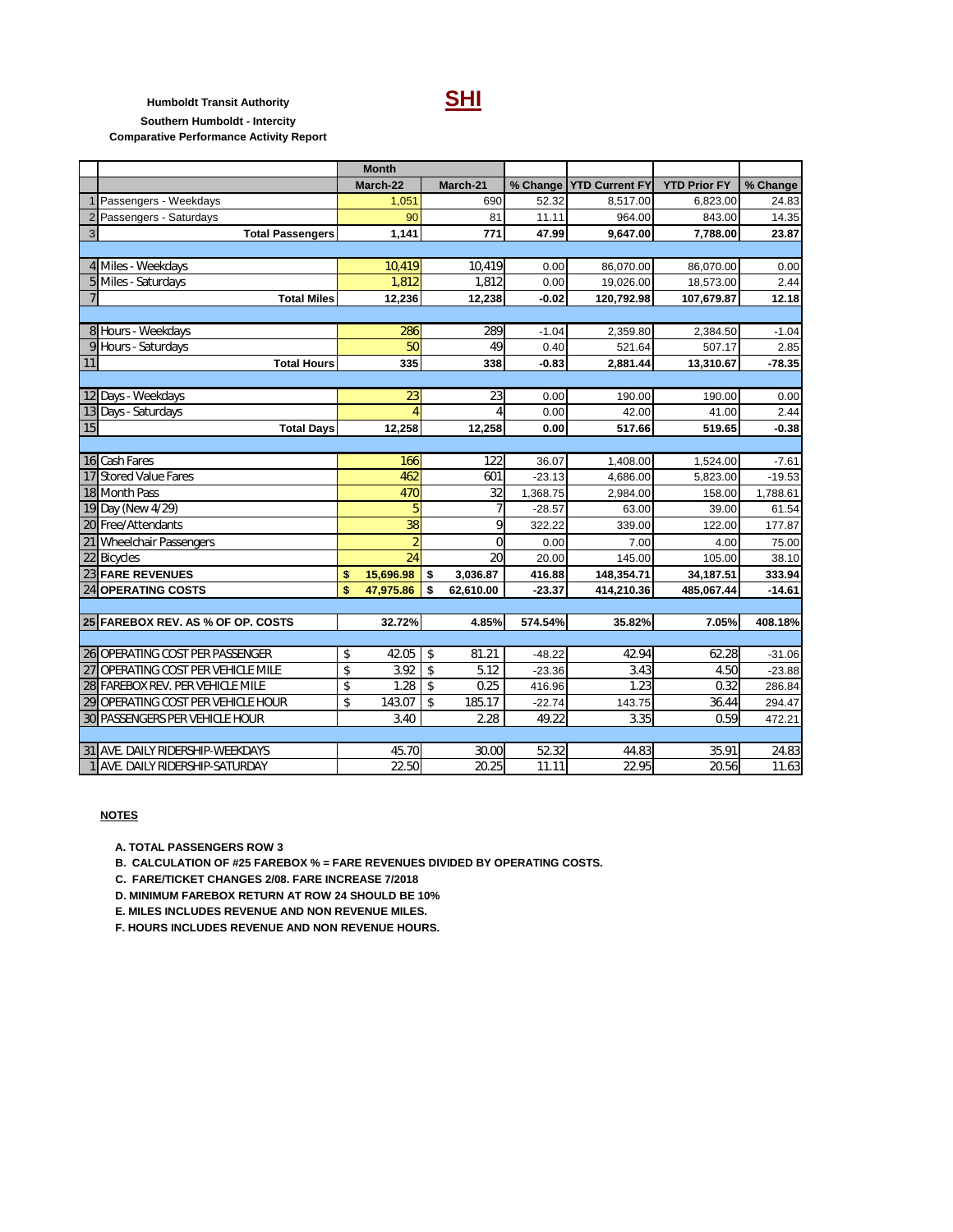# **Humboldt Transit Authority Southern Humboldt Intercity Profit & Loss Budget Performance**

|                                             | <b>Mar 22</b> | <b>Budget</b> | % of Budget | Jul '21 - Mar 22 | <b>YTD Budget</b> | % of Budget | <b>Annual Budget</b> |
|---------------------------------------------|---------------|---------------|-------------|------------------|-------------------|-------------|----------------------|
| <b>Ordinary Income/Expense</b>              |               |               |             |                  |                   |             |                      |
| <b>Income</b>                               |               |               |             |                  |                   |             |                      |
| <b>Operating Revenue</b>                    | 15,651.15     | 9,870.25      | 158.57%     | 148,308.88       | 88,832.25         | 166.95%     | 118,443.00           |
| <b>Non-operating Revenue</b>                | 50,099.92     | 39,566.57     | 126.62%     | 495,051.40       | 356,099.29        | 139.02%     | 474,799.00           |
| <b>Total Income</b>                         | 65,751.07     | 49,436.82     | 133.0%      | 643,360.28       | 444,931.54        | 144.6%      | 593,242.00           |
| <b>Gross Profit</b>                         | 65,751.07     | 49,436.82     | 133.0%      | 643,360.28       | 444,931.54        | 144.6%      | 593,242.00           |
| <b>Expense</b>                              |               |               |             |                  |                   |             |                      |
| 624 - Depreciation Expense                  | 9,759.57      | 0.00          | 100.0%      | 87.836.13        | 0.00              | 100.0%      | 0.00                 |
| <b>Administration &amp; General</b>         | 9,971.14      | 6,329.59      | 157.53%     | 102,924.41       | 56,966.23         | 180.68%     | 75,955.00            |
| <b>Maintenance</b>                          | 20,247.23     | 18,760.27     | 107.93%     | 158,565.98       | 168,842.19        | 93.91%      | 225,123.00           |
| <b>Operations</b>                           | 4,036.61      | 7,838.39      | 51.5%       | 37,097.67        | 70,545.83         | 52.59%      | 94,061.00            |
| <b>Payroll Expenses</b>                     | 13,720.88     | 16,508.57     | 83.11%      | 114,420.56       | 148,577.29        | 77.01%      | 198,103.00           |
| <b>Total Expense</b>                        | 57,735.43     | 49,436.82     | 116.79%     | 500,844.75       | 444,931.54        | 112.57%     | 593,242.00           |
| <b>Net Ordinary Income</b>                  | 8,015.64      | 0.00          | 100.0%      | 142,515.53       | 0.00              | 100.0%      | 0.00                 |
| <b>Total Expense</b>                        | 57,735.43     |               |             | 500,844.75       |                   |             |                      |
| <b>Depreciation</b>                         | 9,759.57      |               |             | 87,836.13        |                   |             |                      |
| <b>Expenses Less Depreciation</b>           | 47,975.86     |               |             | 413,008.62       |                   |             |                      |
| <b>Net Income Less Depreciation Expense</b> | 17,775.21     |               |             | 230,351.66       |                   |             |                      |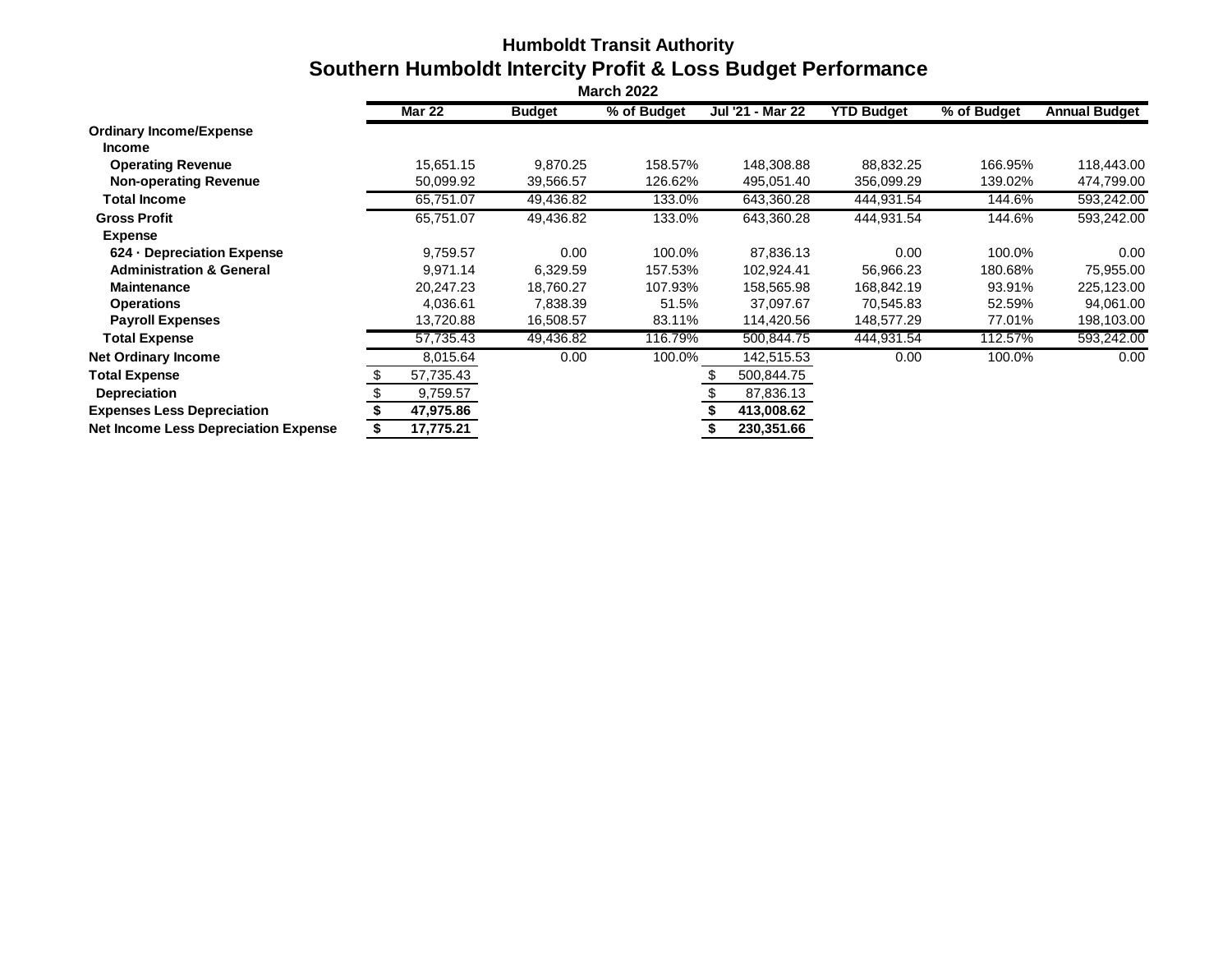# **Humboldt Transit Authority WC**



#### **Willow Creek**

**Comparative Performance Activity Report**

|                |                                    |    | <b>Month</b>    |    |                |           |                         |    |                     |          |  |
|----------------|------------------------------------|----|-----------------|----|----------------|-----------|-------------------------|----|---------------------|----------|--|
|                |                                    |    | March-22        |    | March-21       |           | % Change YTD Current FY |    | <b>YTD Prior FY</b> | % Change |  |
|                | 1 Passengers - Weekdays            |    | 990             |    | 280            | 253.57    | 6.892                   |    | 2,389               | 188.45   |  |
|                | 2 Passengers - Saturday            |    | 34              |    | 42             | $-19.05$  | 298                     |    | 414                 | $-28.02$ |  |
| $\overline{3}$ | <b>Total Passengers</b>            |    | 1,024           |    | 322            | 218.01    | 7,190                   |    | 2,803               | 156.48   |  |
|                |                                    |    |                 |    |                |           |                         |    |                     |          |  |
|                | 4 Miles - Weekdays                 |    | 6,279           |    | 6,279          | 0.00      | 51,870                  |    | 51,870              | 0.00     |  |
|                | 5 Miles - Saturdays                |    | 1,100           |    | 1,100          | 0.00      | 11,550                  |    | 11,275              | 2.44     |  |
| $\mathbf{6}$   | <b>Total Miles</b>                 |    | 7,379           |    | 7,379          | 0.00      | 63,420                  |    | 63,145              | 0.44     |  |
|                |                                    |    |                 |    |                |           |                         |    |                     |          |  |
|                | 7 Hours - Weekdays                 |    | 177             |    | 177            | 0.00      | 1,451                   |    | 1,459               | $-0.59$  |  |
|                | 8 Hours - Saturdays/Holidays       |    | $\overline{30}$ |    | 30             | 0.00      | 315                     |    | 307                 | 2.56     |  |
| 9              | <b>Total Hours</b>                 |    | 207             |    | 207            | 0.00      | 1,765                   |    | 1,766               | $-0.04$  |  |
|                |                                    |    |                 |    |                |           |                         |    |                     |          |  |
|                | 10 Days - Weekdays                 |    | 23              |    | 23             | 0.00      | 190                     |    | 190                 | 0.00     |  |
|                | 11 Days - Saturdays/Holidays       |    | $\overline{4}$  |    | $\overline{4}$ | 0.00      | 42                      |    | 41                  | 2.44     |  |
| 12             | <b>Total Days</b>                  |    | 27              |    | 27             | 0.00      | 232                     |    | 231                 | 0.43     |  |
|                |                                    |    |                 |    |                |           |                         |    |                     |          |  |
|                | 13 Cash Fares                      |    | 113             |    | 88             | 28.41     | 1,010                   |    | 835                 | 20.96    |  |
|                | 14 Stored Value Fares              |    | 276             |    | 155            | 78.06     | 2,159                   |    | 1,329               | 62.45    |  |
|                | 15 Day Pass                        |    | $\Omega$        |    | 6              | $-100.00$ | 13                      |    | 24                  | $-45.83$ |  |
|                | 16 Jack Pass                       |    | 13              |    | 1              | 1200.00   | 24                      |    | 245                 | $-90.20$ |  |
|                | 17 Month Pass                      |    | 603             |    | 44             | 1270.45   | 3,838                   |    | 188                 | 1941.49  |  |
|                | 18 In Town (Started 10/12/19)      |    | $\overline{0}$  |    | 2              | $-100.00$ | 5                       |    | 9                   | $-44.44$ |  |
|                | 19 Free/Attendants                 |    | $\overline{19}$ |    | 26             | $-26.92$  | 141                     |    | 173                 | $-18.50$ |  |
|                | 20 Wheelchair Passengers           |    | 1               |    | $\mathbf 0$    | 0.00      | 5                       |    | 6                   | $-16.67$ |  |
|                | 21 Bicycles                        |    | $\overline{2}$  |    | 6              | $-66.67$  | 37                      |    | 50                  | $-26.00$ |  |
|                | 22 FARE REVENUES                   | \$ | 19,968.27       | \$ | 1,367.61       | 1360.09   | 119,645.23<br>\$        | \$ | 12,211.01           | 879.81   |  |
|                | 24 OPERATING COSTS                 | \$ | 29.899.89       | \$ | 26,875.76      | 11.25     | \$<br>247,073.92        | \$ | 224,102.02          | 10.25    |  |
|                |                                    |    |                 |    |                |           |                         |    |                     |          |  |
|                | 25 FAREBOX REV. AS % OF OP. COSTS  |    | 66.78%          |    | 5.09%          | 1212.41   | 48.42%                  |    | 5.45%               | 788.72   |  |
|                |                                    |    |                 |    |                |           |                         |    |                     |          |  |
|                | 26 OPERATING COST PER PASSENGER    | \$ | 29.20           | \$ | 83.47          | $-65.02$  | \$<br>34.36             | \$ | 79.94               | $-57.01$ |  |
|                | 27 OPERATING COST PER VEHICLE MILE | \$ | 4.05            | \$ | 3.64           | 11.25     | $\mathsf{\$}$<br>3.90   | \$ | 3.55                | 9.77     |  |
|                | 28 FAREBOX REV. PER VEHICLE MILE   | \$ | 2.71            | \$ | 0.19           | 1360.09   | \$<br>1.89              | \$ | 0.19                | 875.57   |  |
|                | 29 OPERATING COST PER VEHICLE HOUR | \$ | 144.75          | \$ | 130.11         | 11.25     | \$<br>139.97            | \$ | 126.91              | 10.30    |  |
|                | 30 PASSENGERS PER VEHICLE HOUR     |    | 4.96            |    | 1.56           | 218.01    | 4.07                    |    | 1.59                | 156.59   |  |
|                |                                    |    |                 |    |                |           |                         |    |                     |          |  |
|                | 31 AVE. DAILY RIDERSHIP-WEEKDAYS   |    | 43.04           |    | 12.17          | 253.57    | 36.27                   |    | 12.58               | 188.45   |  |
|                | 32 AVE. DAILY RIDERSHIP-SATURDAY   |    | 8.50            |    | 10.50          | $-19.05$  | 7.10                    |    | 10.10               | $-29.73$ |  |

#### **NOTES**

 **A. TOTAL PASSENGERS ROW 3**

 **B. CALCULATION OF #25 FAREBOX % = FARE REVENUES DIVIDED BY OPERATING COSTS.**

- **C. FARE/TICKET CHANGES 2/08. FARE INCREASE 7/2018**
- **D. MINIMUM FAREBOX RETURN AT ROW 24 SHOULD BE 10%**
- **E. MILES INCLUDES REVENUE AND NON REVENUE MILES.**
- **F. HOURS INCLUDES REVENUE AND NON REVENUE HOURS.**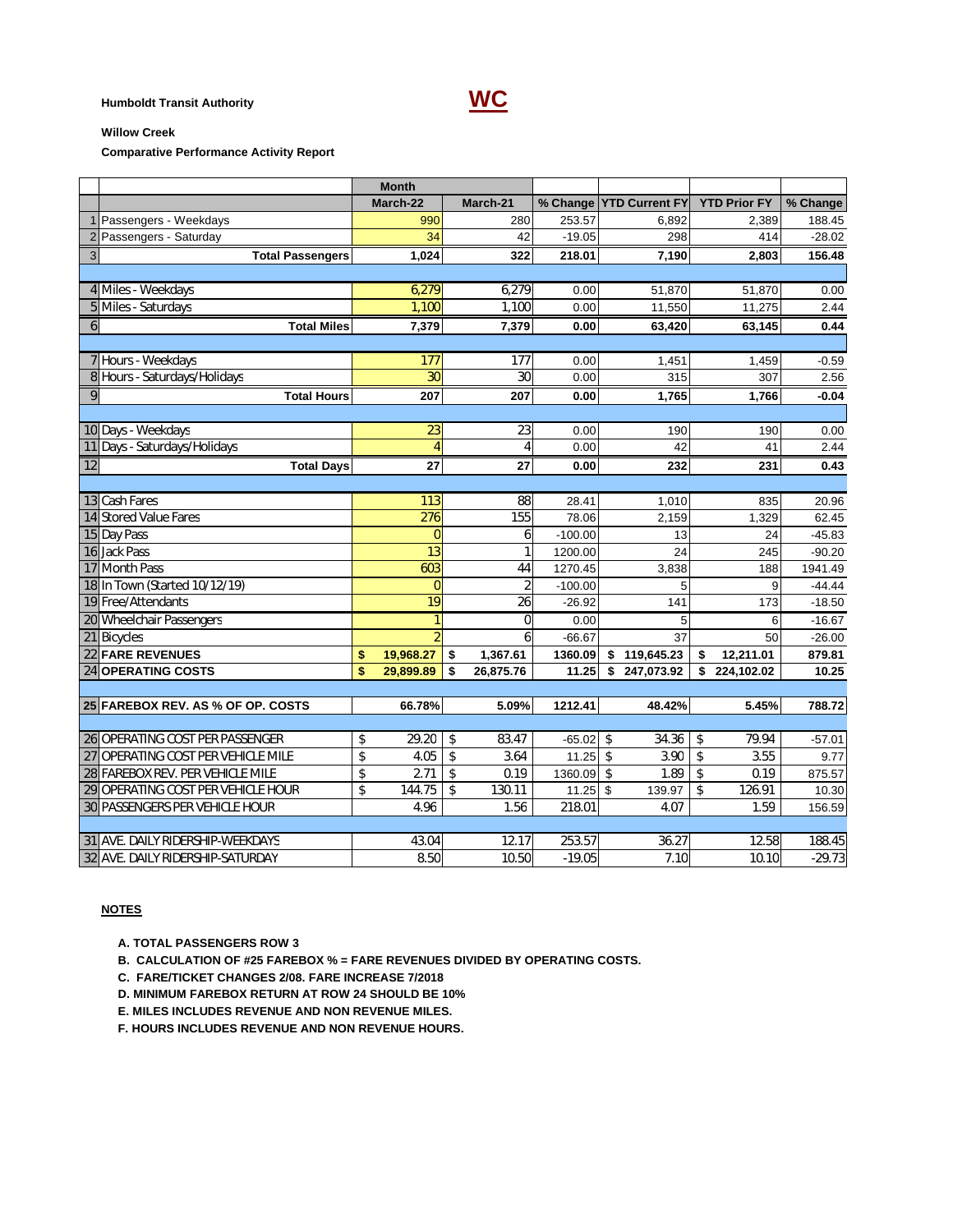# **Humboldt Transit Authority Willow Creek Profit & Loss Budget Performance**

|                                             | <b>Mar 22</b> | <b>Budget</b> | % of Budget | Jul '21 - Mar 22 | <b>YTD Budget</b> | % of Budget | <b>Annual Budget</b> |
|---------------------------------------------|---------------|---------------|-------------|------------------|-------------------|-------------|----------------------|
| <b>Ordinary Income/Expense</b>              |               |               |             |                  |                   |             |                      |
| <b>Income</b>                               |               |               |             |                  |                   |             |                      |
| <b>Operating Revenue</b>                    | 19.934.07     | 4.938.25      | 403.67%     | 119.601.03       | 44.444.25         | 269.1%      | 59,259.00            |
| <b>Non-operating Revenue</b>                | 33,573.58     | 21,901.27     | 153.3%      | 325,619.05       | 197,111.19        | 165.2%      | 262,815.00           |
| Total Income                                | 53,507.65     | 26,839.52     | 199.36%     | 445,220.08       | 241,555.44        | 184.31%     | 322,074.00           |
| <b>Gross Profit</b>                         | 53,507.65     | 26,839.52     | 199.36%     | 445,220.08       | 241,555.44        | 184.31%     | 322,074.00           |
| <b>Expense</b>                              |               |               |             |                  |                   |             |                      |
| 624 - Depreciation Expense                  | 2,875.61      | 0.00          | 100.0%      | 25,880.49        | 0.00              | 100.0%      | 0.00                 |
| <b>Administration &amp; General</b>         | 6,106.47      | 3,876.91      | 157.51%     | 63,099.18        | 34,892.27         | 180.84%     | 46,523.00            |
| <b>Maintenance</b>                          | 14,235.07     | 9,476.18      | 150.22%     | 106,343.15       | 85,285.46         | 124.69%     | 113,714.00           |
| <b>Operations</b>                           | 1,993.99      | 3,750.02      | 53.17%      | 18,422.68        | 33,749.94         | 54.59%      | 45,000.00            |
| <b>Payroll Expenses</b>                     | 7,564.36      | 9,736.39      | 77.69%      | 59,208.62        | 87,627.83         | 67.57%      | 116,837.00           |
| <b>Total Expense</b>                        | 32,775.50     | 26,839.50     | 122.12%     | 272,954.12       | 241,555.50        | 113.0%      | 322,074.00           |
| <b>Net Ordinary Income</b>                  | 20,732.15     |               |             | 172,265.96       |                   |             |                      |
| <b>Total Expense</b>                        | 32,775.50     |               |             | 272,954.12       |                   |             |                      |
| <b>Depreciation</b>                         | 2,875.61      |               |             | 25,880.49        |                   |             |                      |
| <b>Expenses Less Depreciation</b>           | 29,899.89     |               |             | 247,073.63       |                   |             |                      |
| <b>Net Income Less Depreciation Expense</b> | 23,607.76     |               |             | 198,146.45       |                   |             |                      |